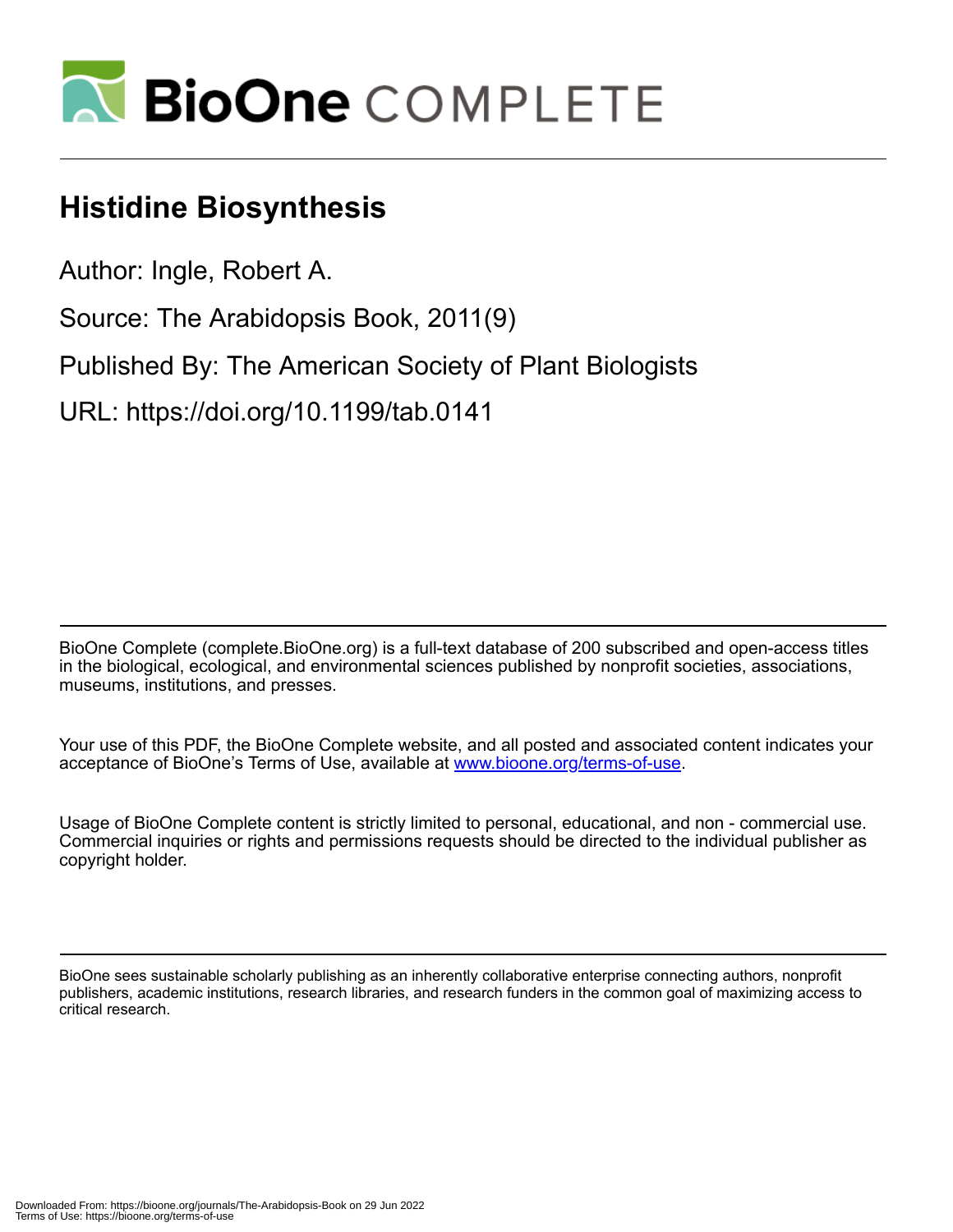First published on February 2, 2011; doi: 10.1199/tab.0141

# **Histidine Biosynthesis**

### **Robert A. Ingle1**

Department of Molecular and Cell Biology, University of Cape Town, Rondebosch 7701, South Africa 1 Address correspondence to robert.ingle@uct.ac.za

**Histidine (His) is one of the standard amino acids in proteins, and plays a critical role in plant growth and development. The chemical properties of the imidazole side group allow His to participate in acid-base catalysis, and in the co-ordination of metal ions. Despite the biological importance of this molecule, His biosynthesis has been somewhat neglected in plants, in stark contrast to micro-organisms where the study of this pathway was fundamental in the discovery of operon structure and regulation by attenuation. With the recent isolation of histidinol-phosphate phosphatase, all the enzymes of His biosynthesis have now been identified in Arabidopsis, and several lines of evidence have implicated ATP-phosphoribosyl transferase (which catalyses the first committed step of the pathway) as playing an important role in the regulation of this pathway. However, little is known about the transcriptional regulation of the His biosynthetic genes, nor how demand for this amino acid is balanced with other metabolic requirements in plants. Similarly, the pathway of His catabolism has yet to be determined.** 

#### **INTRODUCTION**

The amino acid L-histidine (His) was discovered independently by Kossel and Hedin in 1896. Uniquely among the twenty standard amino acids, the imidazole side group of His has a  $pK<sub>a</sub>$  of approximately 6, allowing it to alternate between the protonated and unprotonated states under physiological conditions (Figure 1). This property allows His to participate in general acid-base catalysis (Fersht, 1999), and consequently it is present in the active sites of many enzymes. The unprotonated imidazole group is nucleophilic, and can thus act as a general base, for example in catalytic triads where the basic N abstracts protons from Ser, Thr or Cys residues, while the protonated form is a general acid. In addition, the unprotonated imidazole group of His plays important roles as a nucleophile in phosphoryl transfer, and in the co-ordination of metal ions in a range of metalloproteins, perhaps best known in the zinc finger motif (Fraústo da Silva and Williams, 2001; Harding, 2004). Free His also plays an important role in Ni tolerance in several Ni hyperaccumulating plant species, where it



Figure 1. Structure of L-histidine. The imidazole side group is a weak acid with a  $pK<sub>a</sub>$  of approximately 6, allowing it to switch between the protonated and unprotonated states under cellular conditions.

acts as a Ni-binding ligand (Krämer et al., 1996; Persans et al., 1999). Indeed, the high affinity of the Ni-His interaction has been exploited for many years in metal binding affinity chromatography where recombinant proteins containing a poly His-tag are purified using an immobilized Ni column.

While research on His biosynthesis in micro-organisms was instrumental in the discovery of operon structure, and the regulation of amino acid biosynthesis by attenuation (Ames et al., 1960; Roth and Ames, 1966), this pathway has been largely neglected in plants. Although His is an essential amino acid in humans (at least in infants), this pathway has not been the focus of attempts to increase His concentrations for nutritional purposes, as the His contents of commercially important crop plants are not generally regarded as limiting, in contrast to those of Lys, Met and Trp. Instead, a number of the enzymes involved in His biosynthesis in plants were first identified through efforts to develop selective herbicides to block this pathway (Mori et al., 1995; Ward and Ohta, 1999). Genes encoding all eight of the His biosynthetic (HISN) enzymes have now been identified from Arabidopsis (Petersen et al., 2010). In contrast to the genetic redundancy evident in the majority of amino acid biosynthetic pathways, five of the His biosynthetic enzymes are encoded by single copy genes, with only the *HISN1*, *HISN5* and *HISN6* genes duplicated in the Arabidopsis genome (Stepansky and Leustek, 2006; Petersen et al., 2010).

As would be expected, His is required throughout plant growth and development (Muralla et al., 2007). The most common phenotype in null Arabidopsis mutants defective in one of the five non-redundant *HISN* genes is seed abortion at the preglobular stage of embryo development, which can be rescued by supplying heterozygous plants with exogenous His (Muralla et al., 2007; Petersen et al., 2010). These data indicate that endogenous His concentrations in the surrounding heterozygous maternal tis-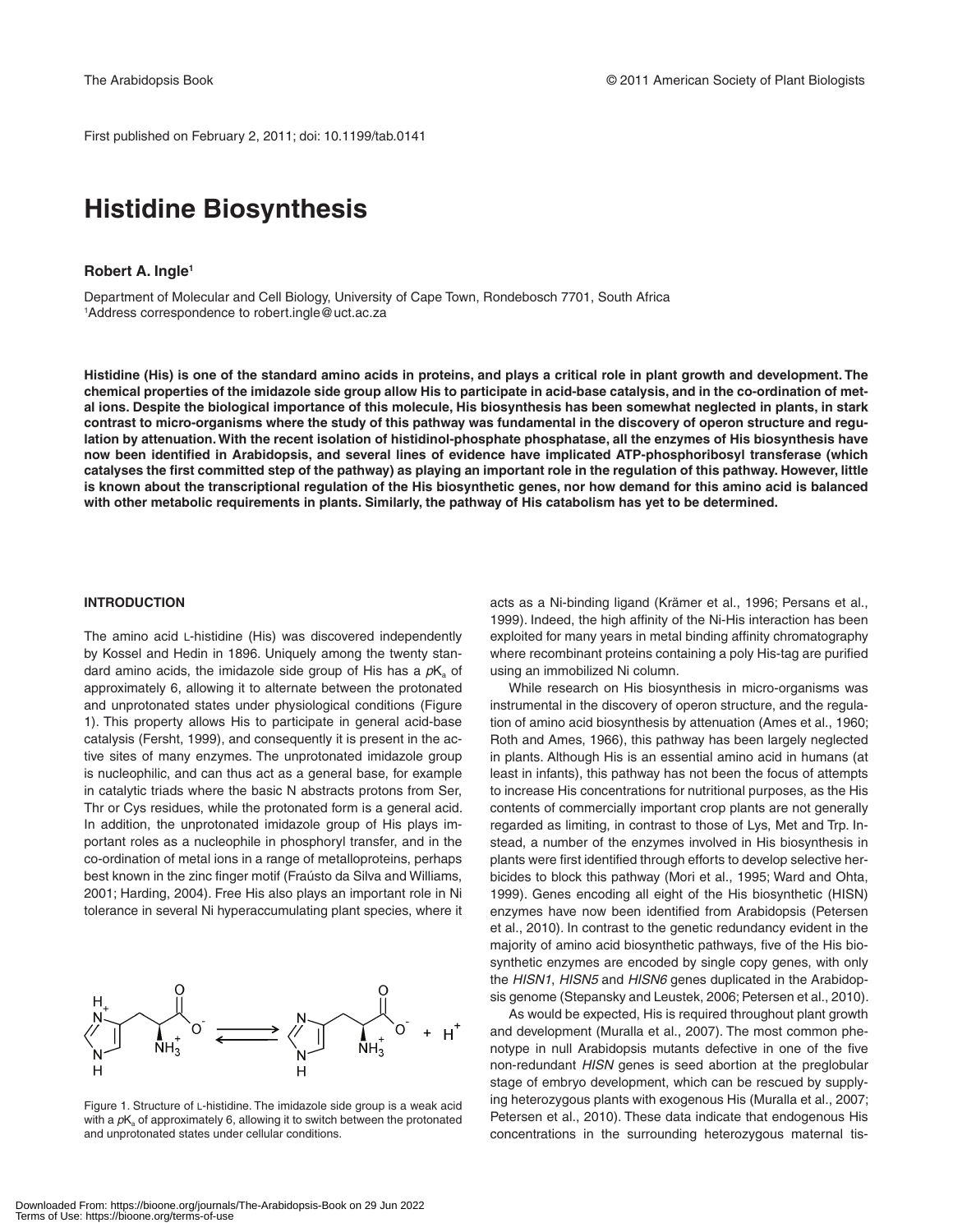

Figure 2. The histidine biosynthetic pathway in Arabidopsis. Abbreviations used for enzyme names are indicated in parentheses, and the corresponding Arabidopsis gene names and AGI codes are shown in blue. Allosteric inhibition of ATP-PRT activity by L-His is indicated in red. Abbreviations used for intermediates are: PRPP (5´-phosphoribosyl-1-pyrophosphate), PRATP (*N*´-5´-phosphoribosyl-ATP), PRAMP (*N*´-5´-phosphoribosyl-AMP), ProFAR (*N´*-[(5´-phosphoribosyl)formimino]-5-aminoimidazole-4-carboxamide) ribonucleotide, PRFAR (*N´*-[(5´-phosphoribulosyl)formimino]-5-aminoimidazole-4 carboxamide) ribonucleotide, IGP (imidazole glycerol-phosphate), IAP (imidazole acetol-phosphate), AICAR (5´-phosphoribosyl-4-carboximide-5-aminoimidazole) and 2-OG (2-oxoglutarate). Hyperlinks to chemical structures and TAIR locus pages are provided.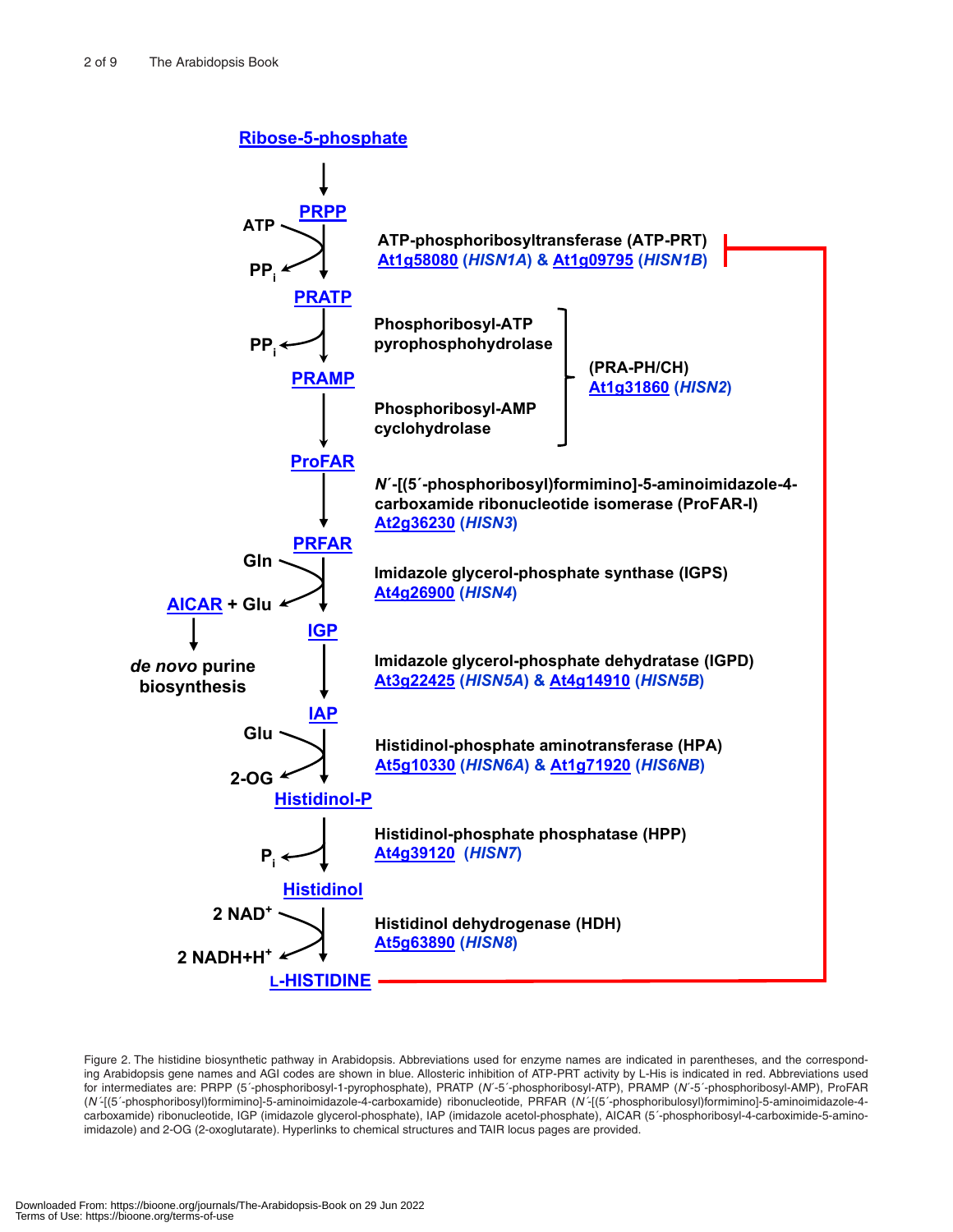

Figure 3. Metabolic links between His and Trp, purine, pyrimidine and pyridine nucleotide metabolism. Red arrows indicate the pathway of His biosynthesis, dark blue the *de novo* (solid line) and salvage (dotted line) pathways of purine biosynthesis, light blue the *de novo* (solid line) and salvage (dotted line) pathways of pyrimidine biosynthesis, green the pyridine nucleotide biosynthetic pathway, and brown the Trp biosynthetic pathway. For clarity only selected metabolic intermediates have been shown. Abbreviations used are: AICAR (5´-phosphoribosyl-4-carboximide-5-aminoimidazole), AMP (adenosine monophosphate), ATP (adenosine triphosphate), CTP (cytosine triphosphate), GMP (guanosine monophosphate), IGP (imidazole glycerol-phosphate), IMP (inosine monophosphate), NAD+ (nicotinamide adenine dinucleotide), NADP+ (nicotinamide adenine dinucleotide phosphate) NAM (nicotinic acid mononucleotide), PRPP (5´-phosphoribosyl-1-pyrophosphate), UMP (uridine monophosphate) and UTP (uridine triphosphate).

sues are insufficient to support embryonic development of null *hisn* mutants (Muralla et al., 2007). Homozygous null mutants obtained by His feeding of heterozygotes are able to germinate and grow, provided that His is available in the growth medium, however mature plants display a range of phenotypes including reduced apical dominance and fertility (Muralla et al., 2007). Mutants with weak *hisn* alleles can also display seedling morphological abnormalities including a short root phenotype in *hpa1* (a mutant allele of *HISN6A*), and pale green cotyledons in *apg10* (a mutant allele of *HISN3*) (Noutoshi et al., 2005; Mo et al., 2006)

His biosynthesis in plants (Figure 2) occurs via the same metabolic route as in micro-organisms, beginning with the condensation of 5´-phosphoribosyl 1-pyrophosphate (PRPP) and ATP (Ohta et al., 2000; Stepansky and Leustek, 2006). His biosynthesis is tightly linked to nucleotide metabolism (Figure 3) as PRPP (derived from ribose-5-phosphate supplied by the pentose phosphate pathway) is also required for the *de novo* biosynthesis and salvaging of purines, pyrimidines and the pyridine nucleotide cofactors NAD and NADP (Alifano et al., 1996; Koslowsky et al., 2008). In addition, the intermediate 5´-phosphoribosyl-4-carboximide-5-aminoimidazole (AICAR) released at the branch point in the His biosynthetic pathway, enters the *de novo* purine biosynthetic pathway (Alifano et al., 1996; Ward and Ohta, 1999). In contrast, His biosynthesis is relatively isolated from other amino acid biosynthetic pathways, with the exception of Trp production, as PRPP is also required for the synthesis of *N*-(5'-phosphoribosyl) anthranilate from anthranilate (Koslowsky et al., 2008). However, the biosynthesis of His does require both Glu and Gln as N donors. The recent identification of the HISN7 enzyme in Arabidopsis, which catalyses the dephosphorylation of histidinol-P to histidinol (Petersen et al., 2010), has suggested the existence of additional potential links between His biosynthesis and other plant metabolic pathways. The recombinant HISN7 protein is able to catalyze the dephosphorylation of D-inositol-1(or 3)-P and L-galactose-1-P *in vitro* (Torabinejad et al., 2009), suggesting that it may also function in myoinositol and ascorbate biosynthesis respectively, though this has yet to be demonstrated *in vivo*. His is the fourth most metabolically expensive amino acid to synthesize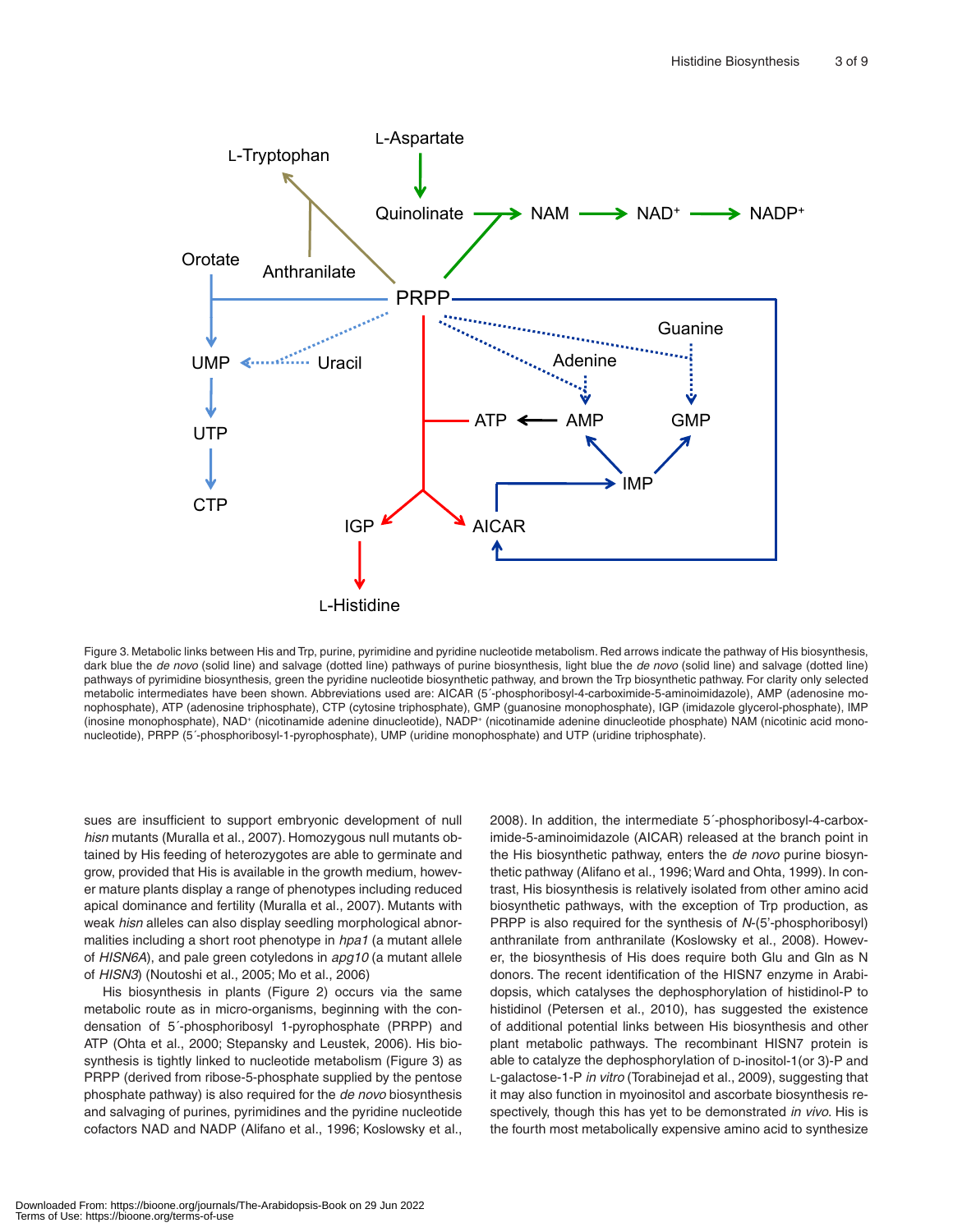(after the aromatic amino acids Phe, Trp and Tyr), with estimates of 31-41 ATP molecules required per molecule of His produced (Alifano et al., 1996; Akashi and Gojobori, 2002; Swire, 2007). This may account for the relatively low abundance of His in proteins (where it is typically the 3rd or 4th least abundant amino acid) in line with the predictions of the cost minimization hypothesis, which seeks to explain the negative correlation between the frequency of amino acid usage and their biosynthetic cost (Seligmann, 2003).

All the plant HISN proteins identified to date contain putative N-terminal plastid transit peptides, and several have been demonstrated to localize to the plastid (Nagai et al., 1993; Tada et al., 1995; Petersen et al., 2010), suggesting that His biosynthesis is confined to this organelle. However, His is mobile within the plant, as evidenced by its detection in both xylem and phloem exudates (Frommer et al., 1995; Krämer et al., 1996). While the identity of the protein(s) facilitating the export of His from the plastid is unknown, several proteins have been identified that can mediate the transport of His across the plasma membrane. Lysine Histidine Transporter 1 (LHT1; At5g40780) is a high affinity His transporter that plays important roles in His uptake from the soil across the root epidermis and in the supply of xylem-derived His to leaf mesophyll tissues (Chen and Bush, 1997; Hirner et al., 2006). Transport of His across the plasma membrane by Cationic Amino Acid Transporter 1 (CAT1; At4g21120) is sensitive to protonophores, suggesting that this protein functions as a His/proton symporter (Frommer et al., 1995).

While the enzymes involved in His biosynthesis have now been identified, we currently understand relatively little about the regulation of His biosynthesis in plants, nor how demand for this amino acid is balanced with other metabolic requirements. Similarly, the pathway of His catabolism in plants remains to be elucidated. This chapter explores our current knowledge of His biosynthesis in plants and its regulation, and identifies future avenues for research.

## **THE HISTIDINE BIOSYNTHETIC PATHWAY**

ATP-phosphoribosyl transferase (ATP-PRT, EC 2.4.2.17) catalyses the first step in the His biosynthetic pathway, namely the condensation of ATP and PRPP to form *N*´-5´-phosphoribosyl-ATP (PRATP). ATP-PRT activity was first reported from extracts of several plant species by Wiater et al. (1971), but only 21 years later was the first ATP-PRT protein purified from wheat germ (Münzer et al., 1992). As with the ATP-PRT proteins from *E. coli* and *S. typhimurium*, the native wheat germ enzyme was shown to be a hexamer and required  $Mq^{2+}$  for activity (Voll et al., 1967; Münzer et al., 1992). There were, however, no subsequent reports of the corresponding cDNA sequence from wheat germ, and instead the first ATP-PRT encoding cDNA (*THG1*) was isolated from the Ni hyperaccumulator *Thlaspi goesingense* (Brassicaceae) through functional complementation of an *E. coli hisG¯* mutant (Persans et al., 1999). DNA gel blot analysis suggested the presence of two genes encoding ATP-PRT in the *T. goesingense* genome (Persans et al., 1999). Subsequently it was demonstrated that the Arabidopsis genome also contains two ATP-PRT encoding genes, At1g58080 (*HISN1A*)

and At1g09795 (*HISN1B*) (Ohta et al., 2000), as is the case in two other members of the Brassicaceae, *Alyssum lesbiacum* and *Alyssum montanum* (Ingle et al., 2005). Maximum likelihood analysis suggested that a gene duplication event occurred prior to the divergence of these three species of Brassicaceae from their last common ancestor, but after the monocot-eudicot split (Ingle et al., 2005). Analysis of purified recombinant Arabidopsis HISN1A protein revealed similar kinetic constants to those observed for the ATP-PRT enzymes from wheat germ and *S. typhimurium*, with  $K_m$  values for ATP and PRPP of 0.6 mM and 0.13 mM respectively (Ohta et al., 2000). While ATP-PRT activity was also detected in crude extracts from *E. coli* expressing HISN1B, the recombinant protein could not be affinity purified due to instability (Ohta et al. 2000). Similarly, recombinant HIS-N1B protein from *A. lesbiacum* was found to be less stable than recombinant HISN1A (R. A. Ingle & J.A.C. Smith, unpublished data), suggesting that the two ATP-PRT enzymes possess distinct biochemical properties that are evolutionarily conserved. Null *hisn1b* mutants are viable, and display no obvious phenotype (Muralla et al., 2007), indicating that HISN1B is not essential. In contrast, null *hisn1a* mutants display a severe phenotype with stunted root development, and do not survive to maturity, indicating that *HISN1A* and *HISN1B* are not fully redundant in Arabidopsis (Muralla et al., 2007).

The second and third reactions of the pathway are catalyzed by PRATP pyrophosphohydrolase (PRA-PH, EC 3.6.1.31) and phosphoribosyl-AMP cyclohydrolase (PRA-CH, EC 3.5.4.19) (Figure 2). There is significant variation in the domain organization of the proteins catalyzing these reactions in micro-organisms. In some bacteria these two enzymatic activities are catalyzed by a single polypeptide e.g. hisI in *E coli* and *S. typhimurium* (Chiariotti et al., 1986), while in others separate PRA-PH and PRA-CH enzymes are found e.g. hisI and hisE in the Actinobacteria (Fani et al., 2007). A third type of organization is observed in *S. cerevisiae* which has a trifunctional protein where the N-terminus has PRA-PH and PRA-CH activities, and the Cterminus histidinol dehydrogenase (HDH) activity (Donahue et al., 1982). Arabidopsis has a single gene, At1g31860 (*HISN2*), encoding a protein with both PRA-PH and PRA-CH activities, but lacking HDH activity (Fujimori and Ohta, 1998b), suggesting that the domain organization of this protein is most similar to that of the *E. coli* hisI protein. This was supported by the characterization of the two catalytic domains in the HISN2 protein, with the C-terminus shown to exhibit PRA-PH activity, and the N-terminus PRA-CH activity as is the case in the *E. coli hisI* protein (Fujimori and Ohta, 1998b). No data on the kinetic properties or 3D structure of the HISN2 protein have been reported to date. The fourth reaction is catalyzed by *N*´-[(5´-phosphoribosyl)formimino]-5 aminoimidazole-4-carboxamide ribonucleotide isomerase (Pro-FAR-I or BBMII isomerase, EC 5.3.1.16). In Arabidopsis this monofunctional enzyme is encoded by a single copy gene on chromosome II, At2g36230 (*HISN3*), and was identified through functional complementation of an *E. coli hisA¯* mutant (Fujimori et al., 1998). As with HISN2, the HISN3 protein has not been characterized to date.

Imidazole glyercol-phosphate synthase (IGPS, EC 2.4.2.-) catalyses the branch point reaction of the His biosynthetic pathway resulting in the formation of IGP and 5´-phosphoribosyl-4-carboximide-5-aminoimidazole (AICAR) which enters the *de*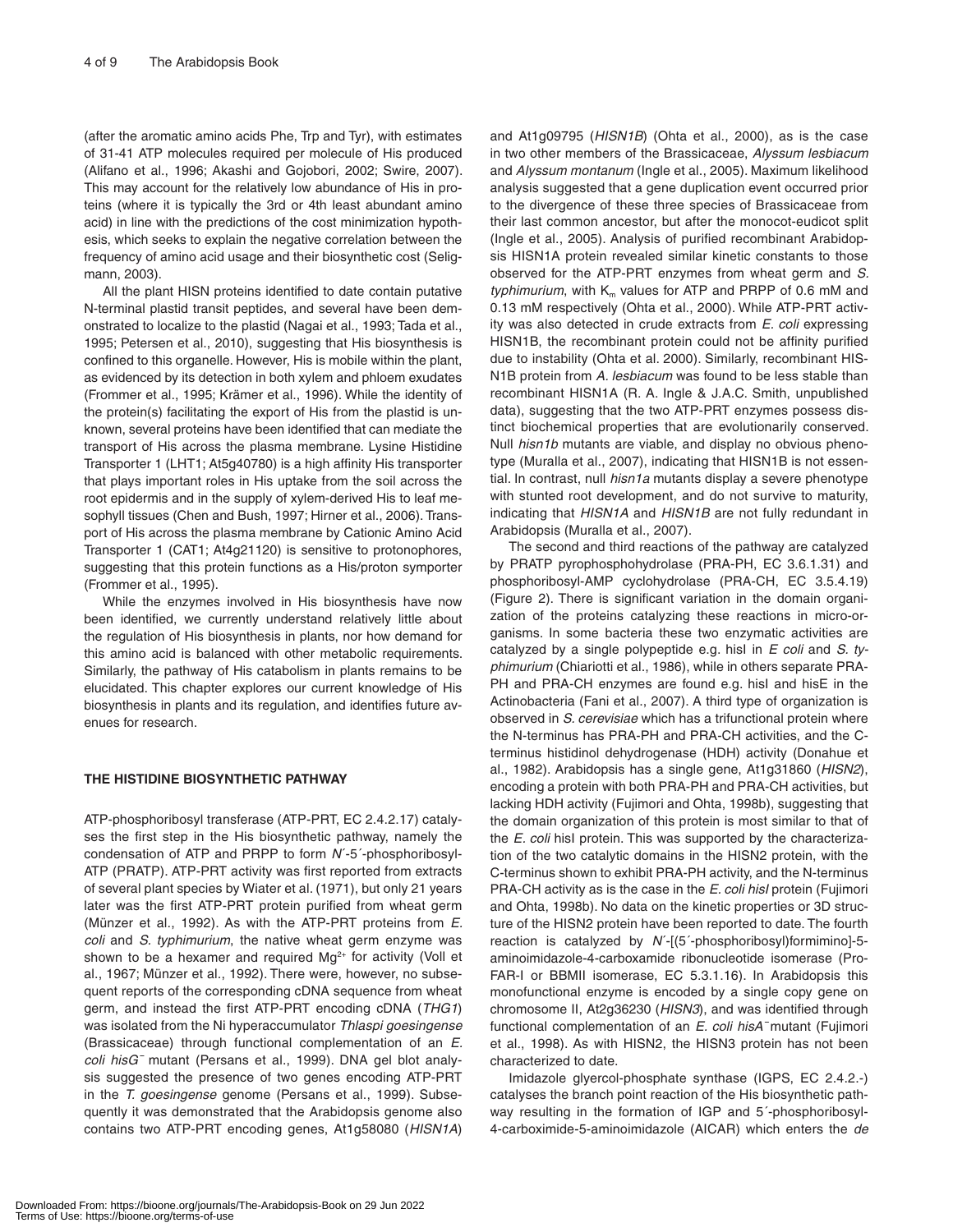*novo* purine biosynthetic pathway (Ward and Ohta, 1999). This is a two step process involving the transfer of an amide group from a Gln donor, followed by a cyclization reaction to generate the imidazole ring. In bacteria, the glutamine amidotransferase and cyclase activities are found on separate polypeptides, hisH and hisF, which form a heterodimer, while the *HIS7* gene in *S. cerevisiae* encodes a single bifunctional protein (Kuenzler et al., 1993). The isolation of a single cDNA from Arabidopsis that could complement the His auxotrophy of a *S. cerevisiae his7* mutant demonstrated that plants also possess a single bifunctional IGPS protein (Fujimori and Ohta, 1998a). As with the HIS7 protein from *S. cerevisiae*, the N-terminal domain of HISN4 (encoded by At4g26900) catalyses the amidotransferase reaction, while the C-terminal domain catalyses the cyclase reaction (Fujimori and Ohta, 1998a).

Dehydration of IGP to imidazole acetol-phosphate (IAP) is catalyzed by imidazole glycerol-phosphate dehydratase (IGPD, EC 4.2.1.19). IGPD activity was first detected by Wiater et al. (1971), and the first plant IGPD protein was purified from wheat germ by Mano et al. (1993) using a novel alkaline phosphatasecoupled assay. The wheat germ enzyme did not display histidinol-phosphate phosphatase (HPP) activity, indicating that it was a monofunctional IGPD, as is the HIS3 protein in *S. cerevisiae*, in contrast to the bi-functional hisB protein in *E. coli* which has both IGPD and HPP activities (Alifano et al., 1996). Arabidopsis has two genes encoding IGPD, At3g22425 (*HIS5NA*) and At4g14910 (*HISN5B*) (Tada et al., 1994), which display 82% identity at the amino acid level. Null *hisn5a* mutants are viable, indicating that HISN5A is not essential for growth and development (Muralla et al., 2007). However, no *hisn5b* mutants have been characterized to date, so it is unclear whether HISN5A and HISN5B are functionally redundant. All IGPD enzymes characterized to date require Mn<sup>2+</sup> for activity (Mano et al., 1993; Tada et al., 1995), and for both the Arabidopsis and *S. cerevisiae* IGPD proteins it has been demonstrated that this requirement relates to the formation of catalytically active multimeric complexes. Removal of Mn<sup>2+</sup> causes the 24 subunit holoenzyme to dissociate into inactive trimers, while re-addition leads of Mn<sup>2+</sup> leads to reassembly of the active holoenzyme (Mano et al., 1993; Tada et al., 1995; Wilkinson et al., 1995; Glynn et al., 2005). The HISN5A protein has been crystallized and the structure determined to 3.0 Å resolution (Glynn et al., 2005). This work has demonstrated that Mn2+ is also required for formation of the active site, and that the reaction mechanism of IGPD likely proceeds through the binding of the imidazole ring of IGP to a di-Mn<sup>2+</sup> cluster followed by conversion through diazafulvene and Δ2-enol intermediates to IAP (Glynn et al., 2005). Both the wheat germ and Arabidopsis enzymes also require a high concentration of 2-mercaptoethanol (100 mM) for maximal activity (Mano et al., 1993; Tada et al., 1995). The biochemical basis for this requirement is unclear as the mature IGPD proteins do not contain a Cys residue (Tada et al., 1994).

IAP is then transaminated (using Glu as an N donor) to histidinol-phosphate by histidinol-phosphate aminotransferase (HPA, EC 2.6.1.9). The first plant cDNA encoding HPA was identified from *Nicotiana tabacum* through functional complementation of an *E. coli hisC¯* mutant (El Malki et al., 1998). DNA gel blot analysis indicated the presence of two genes encoding HPA in *N. tabacum*, and two HPA homologues, At5g10330 (*HISN6A*) and At1g71920 (*HISN6B*) have also been identified in the Arabidopsis genome. The coding sequences of these paralogs differ by only 2 synonymous single nucleotide polymorphisms, but are highly divergent in their 5' upstream regions (Mo et al., 2006; Bikard et al., 2009). Intraspecific sequence comparisons with *Arabidopsis lyrata* have shown that *HISN6B* is the ancestral locus, with *HISN6A* resulting from a recent 3.3 kb duplication event centered around *HISN6B* (Moore and Purugganan, 2003). Whether both loci play a role in His biosynthesis in Arabidopsis is controversial however, as RT-PCR analysis indicated that, while *HISN6A* was expressed in all tissues, there was no evidence for transcriptional activity of *HISN6B* (Moore and Purugganan, 2003; Bikard et al., 2009), and null *hisn6a* mutants display embryonic lethality (Mo et al., 2006; Muralla et al., 2007). However, the observation that null *hisn6a* seeds (obtained through supplying *HISN6A*/*hisn6a* heterozygotes with exogenous His) are able to germinate and form a small rosette on media lacking His, suggests that *HISN6B* may be expressed at low levels in Arabidopsis (Muralla et al., 2007).

Histidinol-phosphate phosphatase (HPP, EC 3.1.3.15) was the last His biosynthetic enzyme to be identified in plants (Petersen et al., 2010), although HPP activity in plant extracts was first reported almost 40 years ago (Wiater et al., 1971). HPP enzymes isolated from micro-organisms prior to 2006 belong to one of two superfamilies, the DDDD (containing four conserved Asp residues) or PHP (polymerase and histidinol phosphatase) families. The Arabidopsis genome does not contain any genes encoding proteins with significant sequence similarity to members of either superfamily. Novel HPP proteins recently identified from several Actinobacteria including *Corynebacterium glutamicum* and *Streptomyces coelicolor* show no similarity to members of either the DDDD or PHP superfamily, and instead have high sequence identity to myoinositol monophosphatase enzymes (IMPs) (Mormann et al., 2006; Marineo et al., 2008). The Arabidopsis genome contains three putative IMPs, *VTC4, myoinositol monophosphatase-like 1* (*IMPL1*) and *IMPL2* (Torabinejad et al., 2009). Heterologous expression of IMPL2 but not IMPL1 was sufficient to rescue the His auxotrophy of an *S. coelicolor hisN¯* mutant, and homozygous *impl2* null mutants displayed embryonic lethality, which could be rescued by supplying heterozygous plants with exogenous His (Petersen et al., 2010). These data suggest that At4g39120 (*IMPL2/HISN7*) is likely the only HPP encoding gene in the Arabidopsis genome. The IMPL2 protein can catalyze the dephosphorylation of D-inositol-1(or 3)-P and L-galactose-1-P *in vitro* (Torabinejad et al., 2009), but it is not known whether it plays a role in myoinositol or ascorbate biosynthesis *in vivo*.

The final reactions of the His biosynthetic pathway, the twostep oxidation of histidinol to histidine via the aldehyde intermediate histidinal, are catalyzed by histidinol dehydrogenase (HDH, EC 1.1.1.23). HDH activity was first detected in extracts from several plant species, and an HDH protein from wheat germ partially purified by Wong and Mazelis (1981). HDH was subsequently purified from *Brassica oleracea* by affinity chromatography and shown to function as a homodimer (Nagai and Scheidegger, 1991), with the corresponding cDNA isolated shortly afterwards (Nagai et al., 1991). The cabbage HDH protein is the best characterized His biosynthetic enzyme from plants. One mol of His is produced per two mol of NAD<sup>+</sup> reduced, and the enzyme dis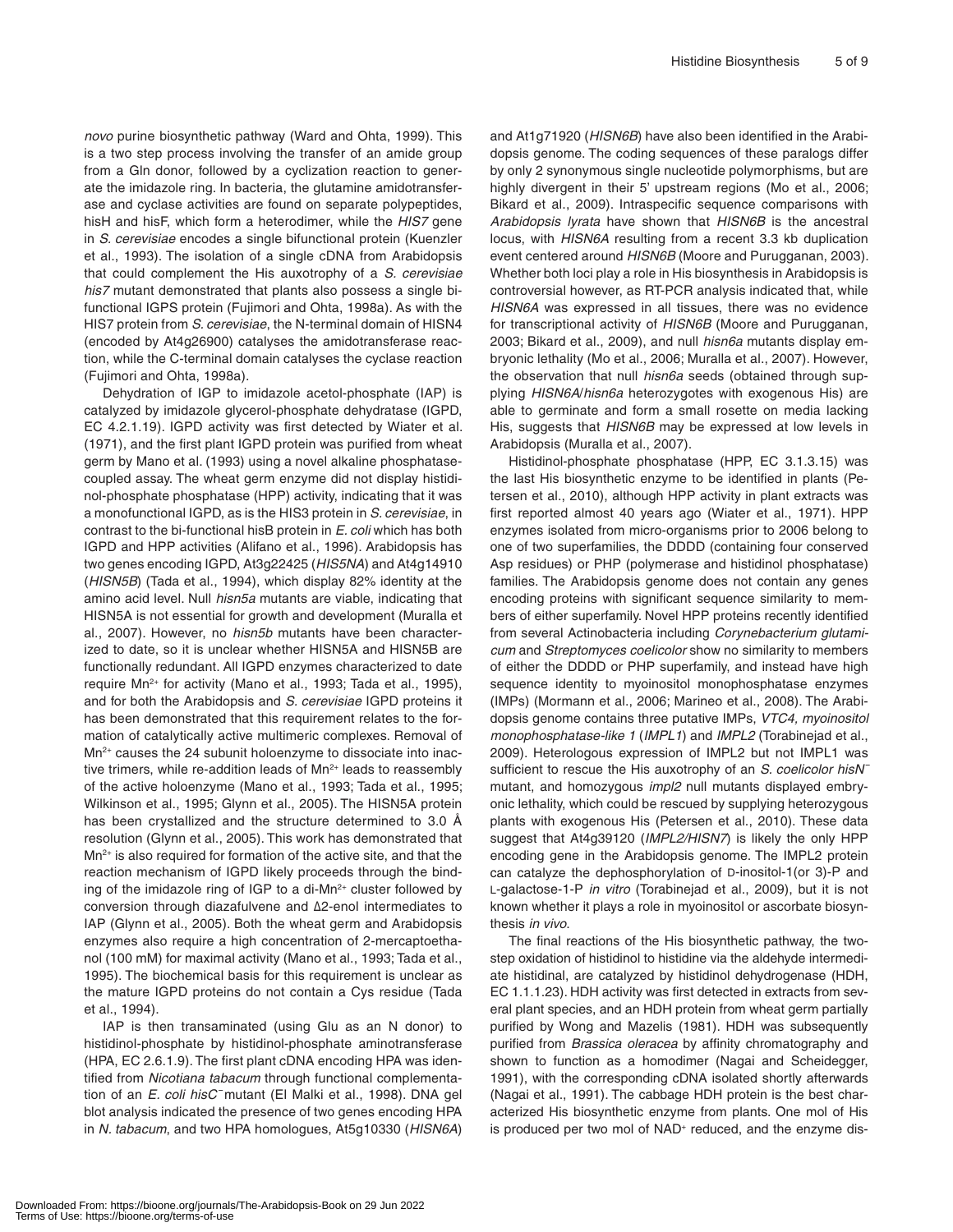plays a 870-fold preference for NAD<sup>+</sup> compared to NADP<sup>+</sup> despite its localization to the plastid (Nagai et al., 1993). As with the *S. typhimurium* HDH, the cabbage HDH uses a bi-uni-uni-bi-pingpong mechanism whereby histidinol binds first, and NAD<sup>+</sup> second, with His the last product to be released (Kheirolomoom et al., 1994). The oxidation of histidinol to histidinal is reversible, while that of histidinal to His is not, and a low dissociation constant for the histidinal-HDH complex explains the failure to detect free histidinal (Kheirolomoom et al., 1994). Site directed mutagenesis studies have established that Cys residues conserved between the cabbage and *S. typhimurium* HDH enzymes are not required for catalytic activity, while His261 is absolutely required as a  $Zn^{2+}$ binding ligand (Nagai et al., 1993; Nagai and Ohta, 1994). Subsequent NMR studies revealed that Zn<sup>2+</sup> is present in the active site of the HDH enzyme and is required for substrate binding (Kanaori et al., 1996). A single HDH encoding gene, At5g63890 (*HISN8*) has been identified in the Arabidopsis genome, but the protein product has not been characterized to date.

While the route of His biosynthesis has now been established, the pathway of His catabolism in plants has not been elucidated. In micro-organisms and mammals, the major routes of His catabolism are deamination to urocanate (catalyzed by His ammonia lyase) which is then metabolized to glutamate via 4-imidazolone-5-propionate, or decarboxylation to histamine (catalyzed by His decarboxylase) (Mohammad et al., 1999). No His ammonia lyase enzyme has been identified in Arabidopsis to date, and a cDNA initially annotated as a putative His decarboxylase was later demonstrated to encode a Ser decarboxylase, which showed no activity against His (Rontein et al., 2001).

### **REGULATION OF HISTIDINE BIOSYNTHESIS**

While relatively little is known about the regulation of His biosynthesis in plants, several lines of evidence have indicated that ATP-PRT plays an important role in this process. The majority of enzymes catalyzing the committed step of an amino acid biosynthetic pathway are subject to allosteric inhibition by the end product of the pathway (Less and Galili, 2008) and, as is the case in micro-organisms, both ATP-PRT enzymes in Arabidopsis are subject to feedback inhibition by His (Ohta et al., 2000). However, recombinant HISN1A displayed greater sensitivity to feedback inhibition by His in crude bacterial extracts than did HISN1B, with  $IC_{50}$  values of 40 and 320  $µ$ M His respectively, suggesting that HISN1A might also be more susceptible to feedback inhibition *in vivo*. In the Ni hyperaccumulator *A. lesbiacum*, constitutively high mRNA levels of both *HISN1A* and *HISN1B* were found to correlate with elevated root concentrations of free His, in a comparison with closely related non-accumulating species (Ingle et al., 2005). Moreover, heterologous expression of the *A. lesbiacum HISN1B* cDNA under the control of the CaMV *35S* promoter in Arabidopsis was sufficient to increase free His content by up to 15-fold in shoot tissue (Ingle et al., 2005). In a subsequent study, Rees et al. (2009) demonstrated that while over-expression of either the native *HISN1A* or *HISN1B* cDNA in Arabidopsis resulted in increased free His levels in shoot tissue (by up to 42-fold), over-expression of any other *HISN* cDNA had no effect on His content. Lastly, transgenic Arabidopsis plants expressing a PRPP synthase from *Ashbya gossypii* had increased levels of

Trp but not His (measured as a percentage of total amino acids) (Koslowsky et al., 2008), suggesting that PRPP was not limiting for His biosynthesis. Together these data support the hypothesis that control of the pool of free His resides with ATP-PRT activity. The concentration of free His in Arabidopsis plastids has not been determined, and thus it is unclear to what extent feedback inhibition of ATP-PRT activity by His takes place *in vivo*, or whether the two ATP-PRT isoforms display differential sensitivity to His *in vivo*. However, while under normal conditions His may play a role in controlling free His content as an allosteric regulator of ATP-PRT activity, it appears that a sufficiently high degree of ATP-PRT over-expression is sufficient to overcome any such negative feedback by His and result in a substantial increase in the free His pool (Rees et al., 2009). This is in marked contrast with several other amino acid biosynthetic pathways e.g. Trp and Lys where the use of feedback insensitive forms of enzymes has been required to increase free amino acid contents in plants (Ufaz and Galili, 2008).

As is the case with the majority of amino acid biosynthetic pathways in plants, little is known about the mechanisms through which transcription of the His biosynthetic genes is regulated. The limited studies undertaken to date have indicated that the *HISN* genes in Arabidopsis are constitutively expressed in all tissues (being lowest in pollen), and at all developmental stages, suggesting His is produced throughout the plant (Fujimori and Ohta, 1998a; Fujimori et al., 1998; Ohta et al., 2000; Muralla et al., 2007). While no detailed study of the transcriptional regulation of the *HISN* genes in Arabidopsis has been undertaken, analysis of publically available microarray data using Genevestigator V3 (Hruz et al., 2008) has provided some evidence for differential expression of the *HISN1* and *HISN5* paralogs. Subfunctionalization has been proposed as a mechanism by which duplicated genes may be maintained in the genome. This involves the partitioning of function (or expression pattern) such that the complement of the duplicated genes represents the functional capability of the ancestral gene (Lynch and Conery, 2000; Duarte et al., 2006). In Arabidopsis, both *HISN1A* and *HISN5A* are expressed at a similar level in root and rosette tissues, while transcript levels of their paralogs *HISN1B* and *HISN5B* are >6-fold lower in root tissue than in rosette tissue. The observation that null *hisn1a* mutants display a severely stunted root phenotype (Muralla et al., 2007) suggests that *HISN1B* expression in root tissue does not provide sufficient His for root development, and is consistent with subfunctionalization of these paralogs. However, no corresponding phenotype exists in *hisn5a* mutants, which display normal root development despite the low level of *HISN5B* expression in this tissue (Muralla et al., 2007). The absence of detectable *HISN6B* expression in Arabidopsis (Moore and Purugganan, 2003; Bikard et al., 2009) suggests that this paralog may be(come) non-functional.

It is unclear to what extent the biosynthesis of His is co-ordinated with that of other amino acids in plants. In fungi, regulation of His biosynthesis is tightly co-ordinated with that of purine biosynthesis, through the BAS1p-BAS2p transcriptional complex which mediates the de-repression of several His biosynthetic genes in response to adenine limitation (Springer et al., 1996). In addition, His biosynthesis is regulated via the general nitrogen control mechanism by the bZIP transcription factor GCN4p. GC-N4p mediates the co-ordinated de-repression of genes encoding amino acid biosynthetic enzymes (from all pathways except Cys),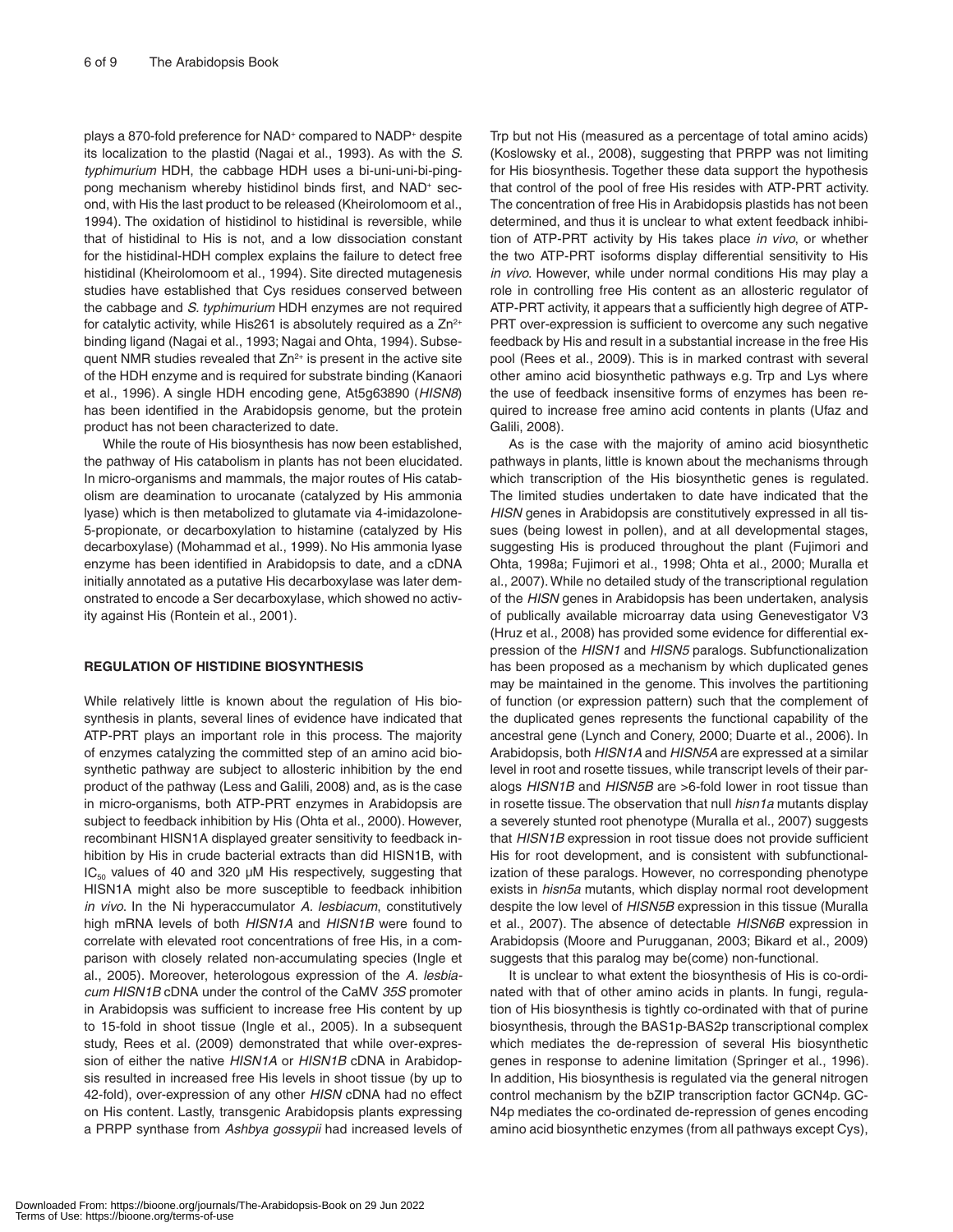| <b>Table 1.</b> Arabidopsis foci and enzyme activities mentioned in this review article. |              |                                                                                           |                     |
|------------------------------------------------------------------------------------------|--------------|-------------------------------------------------------------------------------------------|---------------------|
| Gene name                                                                                | AGI locus ID | Enzyme activity                                                                           | EC number           |
| <b>HISN1A</b>                                                                            | At1g58080    | ATP-phosphoribosyl transferase                                                            | 2.4.2.17            |
| <b>HISN1B</b>                                                                            | At1g09795    | ATP-phosphoribosyl transferase                                                            | 2.4.2.17            |
| HISN2                                                                                    | At1g31860    | Phosphoribosyl-ATP pyrophosphohydrolase & PR-AMP cyclohydrolase (bifunctional)            | 3.6.1.31 & 3.5.4.19 |
| <b>HISN3</b>                                                                             | At2g36230    | N'-[(5'-phosphoribosyl)formimino]-5-aminoimidazole-4-carboxamide ribonucleotide isomerase | 5.3.1.16            |
| HISN4                                                                                    | At4g26900    | Imidazole glycerol-phosphate synthase                                                     | $2.4.2 -$           |
| <b>HISN5A</b>                                                                            | At3g22425    | Imidazole glycerol-phosphate dehydratase                                                  | 4.2.1.19            |
| <b>HISN5B</b>                                                                            | At4q14910    | Imidazole glycerol-phosphate dehydratase                                                  | 4.2.1.19            |
| <b>HISN6A</b>                                                                            | At5q10330    | Histidinol-phosphate aminotransferase                                                     | 2.6.1.9             |
| <b>HISN6B</b>                                                                            | At1g71920    | Histidinol-phosphate aminotransferase                                                     | 2.6.1.9             |
| HISN7                                                                                    | At4g39120    | Histidinol-phosphate phosphatase                                                          | 3.1.3.15            |
| HISN <sub>8</sub>                                                                        | At5g63890    | Histidinol dehydrogenase                                                                  | 1.1.1.23            |

**Table 1.** Arabidopsis loci and enzyme activities mentioned in this review article.

amino-acyl tRNA synthetases and purine biosynthetic enzymes in response to limitation for a single amino acid (Niederberger et al., 1981). Six of the *HISN* genes in Arabidopsis contain GCN4 like binding elements in their upstream regions (Stepansky and Leustek, 2006) which may be indicative of co-ordinate regulation of expression, but the regulatory protein(s) that bind to this motif have not been identified. The existence of a general nitrogen control mechanism in plants has been proposed, based on the observations that treatment of Arabidopsis with the IGPD inhibitor IRL1803 led to upregulation of *HISN8*, and of several genes involved in Lys, aromatic amino acid and purine biosynthesis, while the *apg10* mutant (a weak allele of *HISN3*) had increased concentrations of most amino acids, including His (Guyer et al., 1995; Noutoshi et al., 2005). However, it has been suggested the response to IRL1803 may simply reflect stress imposed by His starvation rather than general control (Denby and Last, 1999). In shoot tissue of potato, a correlation between the concentrations of free His and eight other minor amino acids has been reported, but this phenomenon was not observed in wheat (Noctor et al., 2002). In contrast to results obtained following His starvation, transgenic Arabidopsis plants with elevated His content (up to 20% of the total free amino acid pool, compared to 0.6% in wildtype plants) displayed little or no differences in the concentrations of any other amino acid (Rees et al., 2009).

# **FUTURE PROSPECTS**

The enzymes involved in His biosynthesis in Arabidopsis have now been identified (summarized in Table 1), and progress has been made in understanding how this important metabolic pathway is regulated. However, a number of key questions remain unanswered. Firstly, do the *HISN1*, *HISN5* and *HISN6* paralogs in Arabidopsis play distinct roles, consistent with the hypothesis of subfunctionalization of duplicated genes? While the lethality of the *hisn1a* mutants suggest that this is the case for the *HISN1* paralogs, it is not clear whether the same holds for *HISN5*. The observation that the correlation coefficient, determined using the Arabidopsis co-expression tool (Manfield et al., 2006), for the two *HISN5* paralogs is only 0.33 across a range of microarray experiments suggests that they may be differentially regulated. The isolation of a *hisn5b* mutant would also aid in determining whether this is the case. Confirmation of the role of *HISN6B* in His biosynthesis is also required, as current data are contradictory. The observation that *hisn6a* seedlings are viable (at least over the short-term) suggests that HISN6B is a functional HPA, yet RT-PCR analyses have failed to detect *HISN6B* mRNA in Arabidopsis. Detailed expression studies (tissue, developmental stage and environmental stimuli) of all three pairs of paralogs would aid in determining whether subfunctionalization has occurred. Secondly, His biosynthesis must be balanced with other metabolic demands in plants, but how is this achieved? For example, is there co-ordinate regulation of purine and His biosynthesis in plants, given their close metabolic links? Lastly, what is the route of His catabolism in plants? Since it has been suggested that the transcriptional regulation of catabolic genes plays an important role in the modulation of amino acid metabolism in response to environmental stimuli (Less and Galili, 2008), identification of the gene(s) involved in His catabolism is a priority for future research.

#### **ACKNOWLEDGEMENTS**

This work was supported by grants from the National Research Foundation (NRF), South Africa and the University of Cape Town.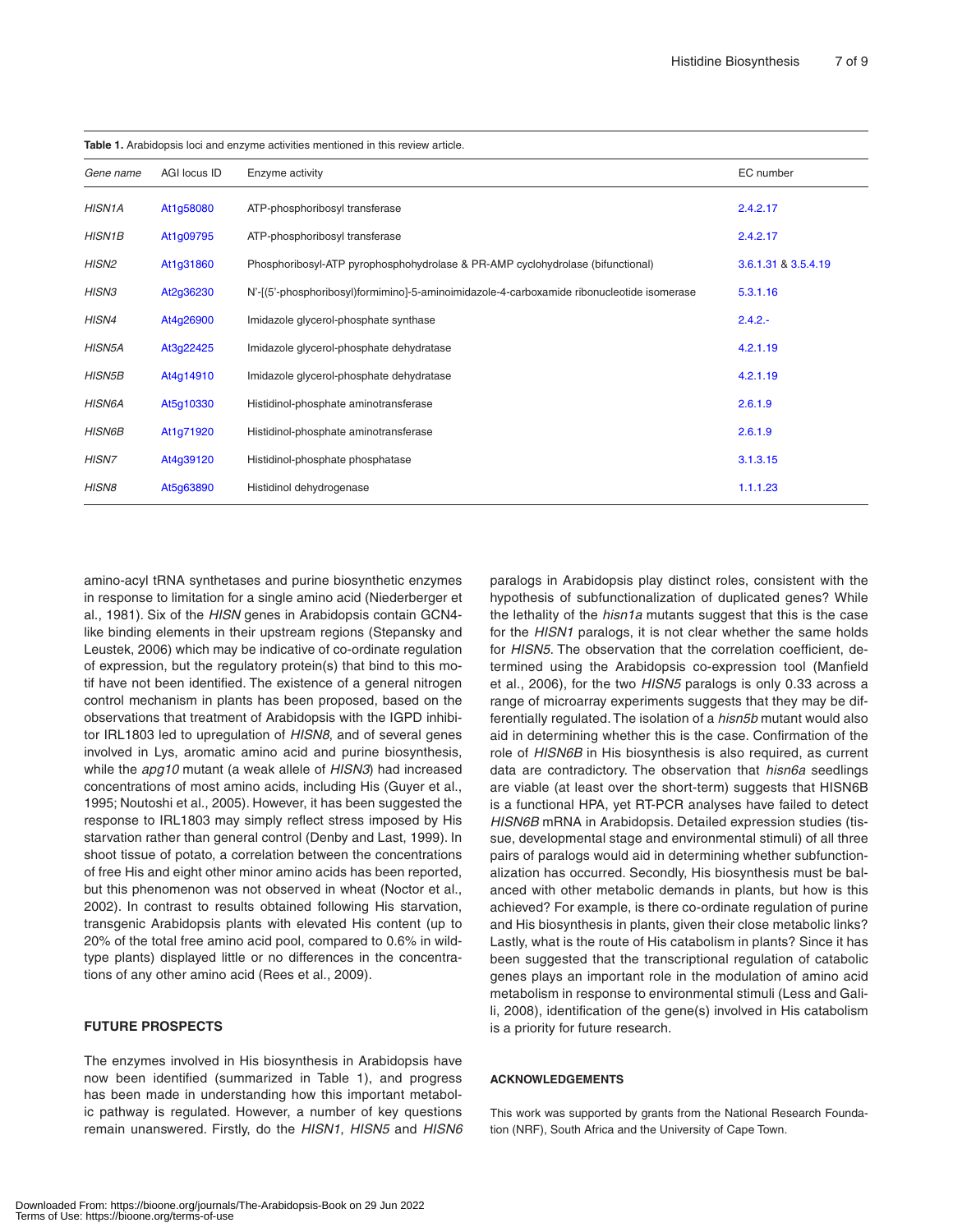#### **REFERENCES**

- **Akashi, H., and Gojobori, T.** (2002). Metabolic efficiency and amino acid composition in the proteomes of *Escherichia coli* and *Bacillus subtilis*. Proc. Natl. Acad. Sci. USA **99:** 3695-3700
- **Alifano, P., Fani, R., Liò, P., Lazcano, A., Bazzicalupo, M., Carlomagno, M.S., and Bruni, C.B.** (1996). Histidine biosynthetic pathway and genes: structure, regulation, and evolution. Microbiol. Rev. **60:** 44-69
- **Ames, B.N., Garry, B., and Herzenberg, L.A.** (1960). The genetic control of the enzymes of histidine biosynthesis in *Salmonella typhimurium*. J. Mol. Biol. **33:** 533-546
- **Bikard, D., Patel, D., Le Mette, C., Giorgi, V., Camilleri, C., Bennett, M.J., and Loudet, O.** (2009). Divergent evolution of duplicate genes leads to genetic incompatibilities within *A. thaliana.* Science **323:** 623- 626
- **Chen, L., and Bush, D.R.** (1997) LHT1, a lysine- and histidine-specific amino acid transporter in Arabidopsis. Plant Physiol. **115:** 1127-1134
- **Chiariotti, L., Alifano, P., Carlomagno, M.S., and Bruni, C.B.** (1986). Nucleotide sequence of the Escherichia coli *hisD* gene and of the *Escherichia coli* and *Salmonella typhimurium hisIE* region. Mol. Gen. Genet. **203:** 382-388
- **Denby, K.J., and Last, R.L.** (1999). Diverse regulatory mechanisms of amino acid biosynthesis in plants. Genet. Eng. (NY) **21:** 173-189
- **Donahue, T.F., Farabaugh, P.J., and Fink, G.R.** (1982). The nucleotide sequence of the *HIS4* region of yeast. Gene **18:** 47-59
- **Duarte, J.M., Cui, L., Wall, P.K., Zhang, Q., Zhang, X., Leebens-Mack, J., Ma, H., Altman, N., and dePamphilis, C.W.** (2006). Expression pattern shifts following duplication indicative of subfunctionalization and neofunctionalization in regulatory genes of Arabidopsis. Mol. Biol. Evol. **23:** 469-478
- **El Malki, F., Frankard, V., and Jacobs, M.** (1998). Molecular cloning and expression of a cDNA sequence encoding histidinol phosphate aminotransferase from *Nicotiana tabacum*. Plant Mol. Biol. **37:** 1013-1022
- **Fani, R., Brilli, M., Fondi, M., and Lió, P.** (2007). The role of gene fusions in the evolution of metabolic pathways: the histidine biosynthesis case. BMC Evol. Biol. **7:** S4
- **Fersht, A.** (1999) Structure and Mechanism in Protein Science. W.H. Freeman and Company, New York
- **Fraústo da Silva, J.J.R., and Williams, R.J.P.** (2001) The Biological Chemistry of the Elements: The Inorganic Chemistry of Life. Oxford University Press, Oxford
- **Frommer, W.B., Hummel, S., Unseld, M., and Ninnemann, O.** (1995) Seed and vascular expression of a high affinity transporter for cationic amino acids in Arabidopsis. Proc. Natl. Acad. Sci. USA **92:** 12036- 12040
- **Fujimori, K., and Ohta, D.** (1998a). An Arabidopsis cDNA encoding a bifunctional glutamine amidotransferase/cyclase suppresses the histidine auxotrophy of a *Saccharomyces cerevisiae his7* mutant. FEBS Lett. **428:** 229-234
- **Fujimori, K., and Ohta, D.** (1998b). Isolation and characterization of a histidine biosynthetic gene in Arabidopsis encoding a polypeptide with two separate domains for phosphoribosyl-ATP pyrophosphohydrolase and phosphoribosyl-AMP cyclohydrolase. Plant Physiol. **118:** 275-283
- **Fujimori, K., Tada, S., Kanai, S., and Ohta, D.** (1998). Molecular cloning and characterization of the gene encoding N'-[(5'-phosphoribosyl) formimino]-5-aminoimidazole-4-carboxamide ribonucleotide (BBM II) isomerase from *Arabidopsis thaliana*. Mol. Gen. Genet. **259:** 216-223
- **Glynn, S.E., Baker, P.J., Sedelnikova, S.E., Davies, C.L., Eadsforth, T.C., Levy, C.W., Rodgers, H.F., Blackburn, G.M., Hawkes, T.R., Viner, R., and Rice, D.W.** (2005). Structure and mechanism of imidazoleglycerol-phosphate dehydratase. Structure **13:** 1809-1817
- **Guyer, D., Patton, D., and Ward, E.** (1995). Evidence for cross-pathway regulation of metabolic gene expression in plants. Proc. Natl. Acad. Sci. USA **92:** 4997-5000
- **Harding, M.M.** (2004). The architecture of metal coordination groups in proteins. Acta Cryst. **D60:** 849-859
- **Hirner, A., Ladwig, L., Stransky, H., Okumoto, S., Keinath, M., Harms, A., Frommer, W.B., and Koch, W.** (2006) Arabidopsis LHT1 is a highaffinity transporter for cellular amino acid uptake in both root epidermis and leaf mesophyll. Plant Cell **18:** 1931-1946
- **Hruz, T., Laule, O., Szabo, G., Wessendorp, F., Bleuler, S., Oertle, L., Widmayer, P., Gruissem, W., and Zimmermann, P.** (2008). Genevestigator V3: A reference expression database for the meta-analysis of transcriptomes. Adv. Bioinformatics**:** 420747
- **Ingle, R.A., Mugford, S.T., Rees, J.D., Campbell, M.M., and Smith, J.A.C.** (2005). Constitutively high expression of the histidine biosynthetic pathway contributes to nickel tolerance in hyperaccumulator plants. Plant Cell **17:** 2089-2106
- **Kanaori, K., Uodome, N., Nagai, A., Ohta, D., Ogawa, A., Iwasaki, G., and Nosaka, A.Y.** (1996). Cd-113 nuclear magnetic resonance studies of cabbage histidinol dehydrogenase. Biochemistry **35:** 5949-5954
- **Kheirolomoom, A., Mano, J., Nagai, A., Ogawa, A., Iwasaki, G., and Ohta, D.** (1994). Steady-state kinetcis of cabbage histidinol dehydrogenase. Arch. Biochem. Biophys. **312:** 493-500
- **Koslowsky, S., Riegler, H., Bergmüller, E., and Zrenner, R.** (2008). Higher biomass accumulation by increasing phosphoribosylpyrophosphate synthetase activity in *Arabidopsis thaliana* and *Nicotiana tabacum*. Plant Biotech. J. **6:** 281-294
- **Krämer, U., Cotter-Howells, J.D., Charnock, J.M., Baker, A.J.M., and Smith, J.A.C.** (1996). Free histidine as a metal chelator in plants that accumulate nickel. Nature **379:** 635-638
- **Kuenzler, M., Balmelli, C., Egli, C.M., Paravinci, G., and Braus, G.H.** (1993). Cloning, primary structure, and regulation of the *HIS7* gene encoding a bifunctional glutamine amidotransferase:cylcase from *Saccharomyces cerevisiae*. J. Bacteriol. **175:** 5548-5558
- **Less, H., and Galili, G.** (2008). Principal transcriptional programs regulating plant amino acid metabolism in response to abiotic stresses. Plant Physiol. **147:** 316-330
- **Lynch, M., and Conery, J.S.** (2000). The evolutionary fate and consequences of duplicate genes. Science **290:** 1151-1155
- **Manfield, I.J., Jen, C.H., Pinney, J.W., Michalopoulos, I., Bradford, J.R., Gilmartin, P.M., and Westhead, D.R.** (2006). Arabidopsis Co-expression Tool (ACT): web server tools for microarray-based gene expression analysis. Nucleic Acids Res. **34:** W504-W509
- **Mano, J., Hatano, M., Koizumi, S., Tada, S., Hashimoto, M., and Scheidegger, A.** (1993). Purification and properties of a monofunctional imidazoleglycerol-phosphate dehydratase from wheat. Plant Physiol. **103:** 733-739
- **Marineo, S., Cusimano, M.G., Limauro, D., Coticchio, G., and Puglia, A.M.** (2008). The histidinol phosphate phosphatase involved in histidine biosynthetic pathway is encoded by *SCO5208* (*hisN*) in *Streptomyces coelicolor A3*(2) Current Microbiol. **56:** 6-13
- **Mo, X., Zhu, Q., Li, X., Li, J., Zeng, Q., Rong, H., Zhang, H., and Wu, P.** (2006). The *hpa1* mutant of Arabidopsis reveals a crucial role of histidine homeostasis in root meristem maintenance. Plant Physiol. **141:** 1425-1435
- **Mohammad, T., Morrison, H., and HogenEsch, H.** (1999). Urocanic acid photochemistry and photobiology. Photochem. Photobiol. **69:** 115-135
- **Moore, R.C., and Purugganan, M.D.** (2003). The early stages of genome duplication. Proc. Natl. Acad. Sci. USA **100:** 15682-15687
- **Mori, I., Fonnepfister, R., Matsunaga, S., Tada, S., Kimura, Y., Iwasaki, G., Mano, J., Hatano, M., Nakano, T., Koizumi, S., Scheidegger,**